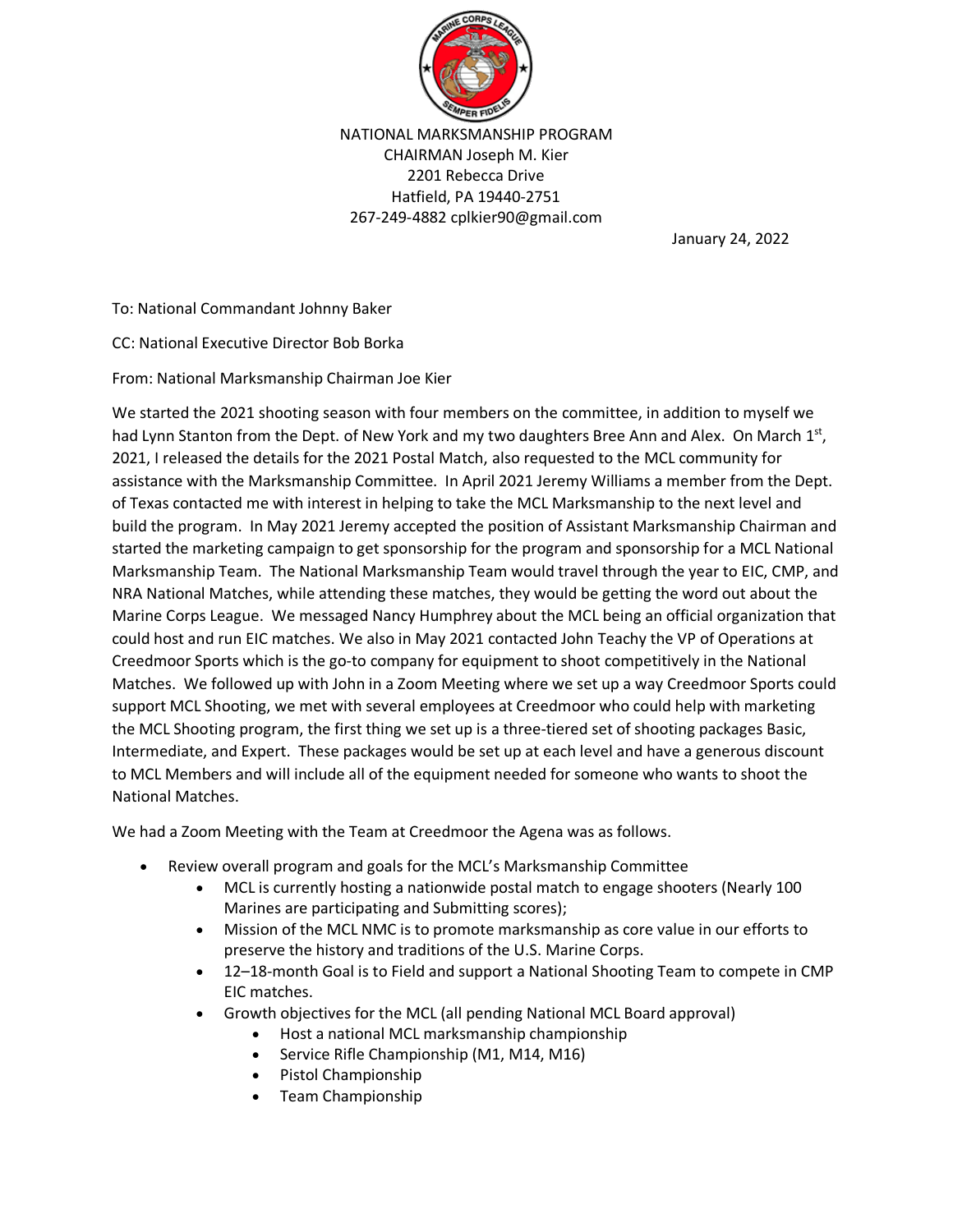

NATIONAL MARKSMANSHIP PROGRAM CHAIRMAN Joseph M. Kier 2201 Rebecca Drive Hatfield, PA 19440-2751 267-249-4882 cplkier90@gmail.com

January 24, 2022

- Field a National Rifle and Pistol Team to compete at the National Level (Camp Perry, Marine Corps Marksmanship Championships, local EIC Matches)
- In FY-21/22 Build a team of 3 National Partners to support the mission to the MCL NMC
	- Glock (Confirmed)
	- Creedmoor Sports
- Potential structure of a mutually beneficial program for MCL and Creedmoor Sports
	- Level and Type of Support
		- Team Shooting Coats
		- Product and Parts Discount Program
		- National Match and Shooting Team Sponsorship (pending MCL Board approval)
	- Possible Joint Ventures
		- Marine Corps League, National Marksmanship Championships
	- Number of shooters supported (YTD through the Postal Match)
		- Rifle 28
		- Pistol 53
- Next steps and follow up.

On June  $23<sup>rd</sup>$ , 2021, Andrew McCormack from the Dept. of Minnesota joined the Marksmanship Team. Lynn Stanton recruited Van Dyke Bergen for the committee as well. We also contacted Trijicon and Leupold Optics in June to discuss Sponsorship. Neither of these companies panned out.

In July we contacted and set up a conference call with Winchester Ammunition, and Director of Marketing Jason Gilbertson. We had a very productive meeting with them and found that if needed we could access Ammunition in bulk if needed for our National Match in Quantico. Jeremy visited the Marine Corps Shooting Team on MCB Quantico, VA. He spoke with Major Martinez the OIC of the shooting team and started the organization of our National Match in October 2022. Clinton Anderson, President of the Quantico Shooting Club (located on the base) contacted us to let us know that pending a review of the scope of the match we could begin serious planning of the 2022 National Match. He also informed us that going forward Major Martinez would be taking the lead from their end on the MCL National match in 2022. We will be putting together a proposal for the National Board of Trustees to form a National Team and host a match in October 2022 on MCB Quantico VA. In Mid to end July we put out the first draft of the General Safety brief that Detachments and Departments can use at their matches, this was authored by Andrew McCormack we also had the first draft of the new complete S.O.P. for National MCL Marksmanship. Jeremy Williams attended the Championships at Camp Perry, Ohio from July 31<sup>st</sup> thru August  $4<sup>th</sup>$ , 2021. He shot well and made several contacts while there, he shot with Dan Duitsman and Tim McGrattan who then joined the League and the Marksmanship Committee. He also ran into Christopher Wu from Hi-Lux optics, who we have since started a great relationship with, their Marksmanship Department is doing Graphics for shirts